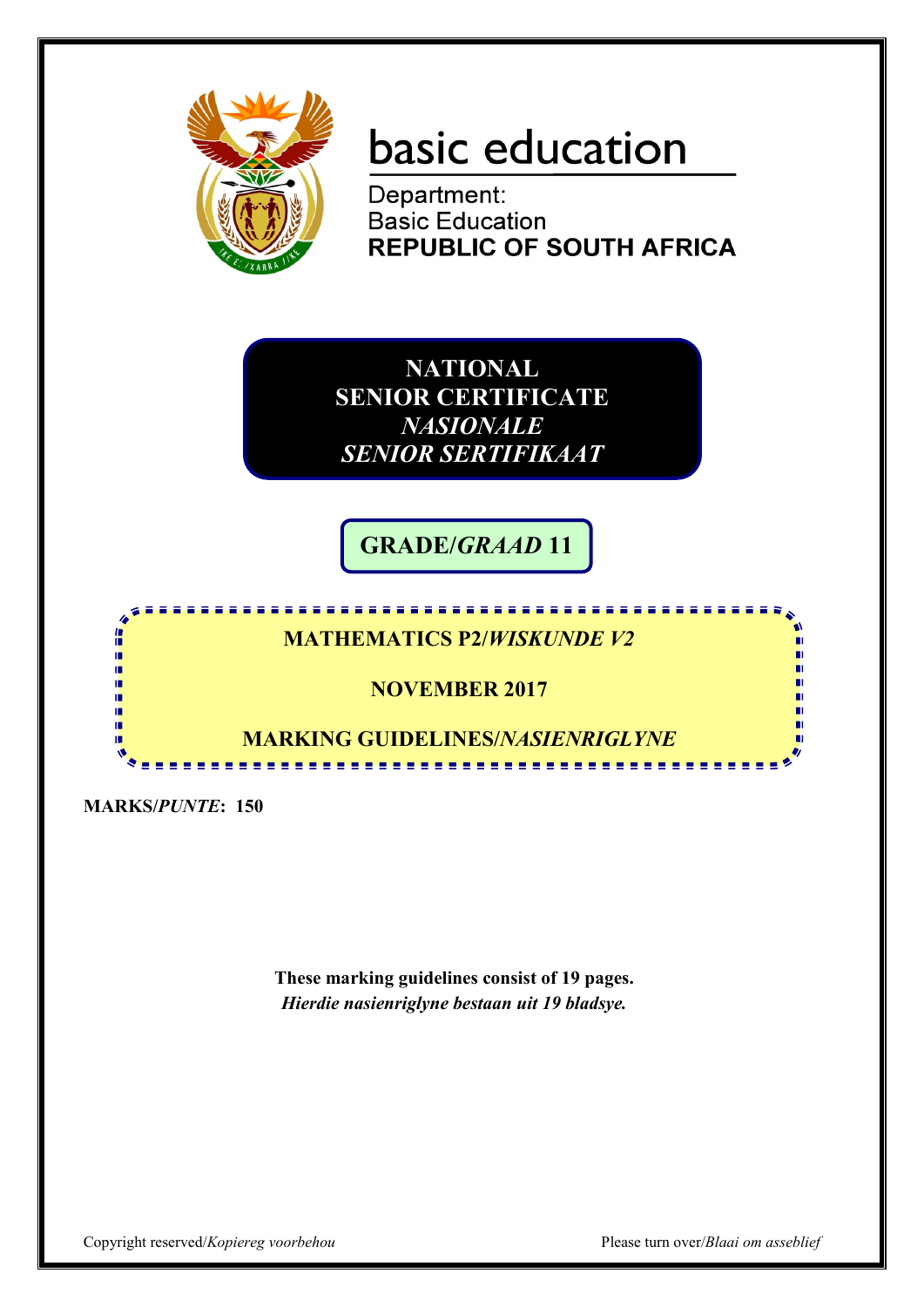#### **NOTE:**

- If a candidate answered a question TWICE, mark only the FIRST attempt.
- If a candidate crossed out an answer and did not redo it, mark the crossed-out answer.
- Consistent accuracy applies to ALL aspects of the marking guidelines.
- Assuming values/answers in order to solve a problem is unacceptable.

#### *LET WEL:*

- *As 'n kandidaat 'n vraag TWEE keer beantwoord het, sien slegs die EERSTE poging na.*
- *As 'n kandidaat 'n antwoord deurgehaal en nie oorgedoen het nie, sien die deurgehaalde antwoord na.*
- *Volgehoue akkuraatheid is op ALLE aspekte van die nasienriglyne van toepassing.*
- *Dit is onaanvaarbaar om waardes/antwoorde te veronderstel om 'n probleem op te los.*

#### **QUESTION/***VRAAG* **1**



10 12 14 16 18 20 22 24 26 28 30 32 34 36 38 40 42 44 46 48 50 52 54 56 58 60 62 64 66

| 1.1.1 | $min = 12$                               | $\checkmark$ min + max                  |
|-------|------------------------------------------|-----------------------------------------|
|       | $Q_1 = 17$                               | $\checkmark$ median, $Q_1$ and/en $Q_2$ |
|       | median / $median = 30$                   |                                         |
|       | $Q_3 = 38$                               |                                         |
|       | $max = 65$                               |                                         |
| 1.1.2 | $IQR = Q_3 - Q_1$                        | $\sqrt{}$ answer/ <i>antw</i>           |
|       | $= 38 - 17$                              |                                         |
|       | $=21$                                    |                                         |
| 1.1.3 | Skewed to the right OR positively skewed | answer/ <i>antw</i><br>✓                |
|       | Skeef na regs OF positief skeef          |                                         |
|       |                                          |                                         |

|  | $\sim$ | $\overline{\phantom{a}}$<br>$\overline{\phantom{a}}$ | 20<br>$\sim$ | $\bigcap$<br>∼<br>ر سه<br>__ | - -<br>. .<br>-- | A C<br>ு | $-$ | 50 | $\overline{a}$<br>◡ | $\sim$<br>v |
|--|--------|------------------------------------------------------|--------------|------------------------------|------------------|----------|-----|----|---------------------|-------------|

| 1.2.1 | Mean/ <i>Gemiddeld</i> = $\frac{439 + y}{4}$<br>$41 = \frac{439 + y}{13}$<br>$439 + y = 533$ | $\sqrt{41} = \frac{439 + y}{13}$             |  |
|-------|----------------------------------------------------------------------------------------------|----------------------------------------------|--|
|       | $y = 94$                                                                                     | $\checkmark$ answer/ <i>antw</i>             |  |
| 1.2.2 | $\sigma = 30,94$                                                                             | $\hat{a}$ nswer/ <i>antw</i><br>$\checkmark$ |  |
|       |                                                                                              |                                              |  |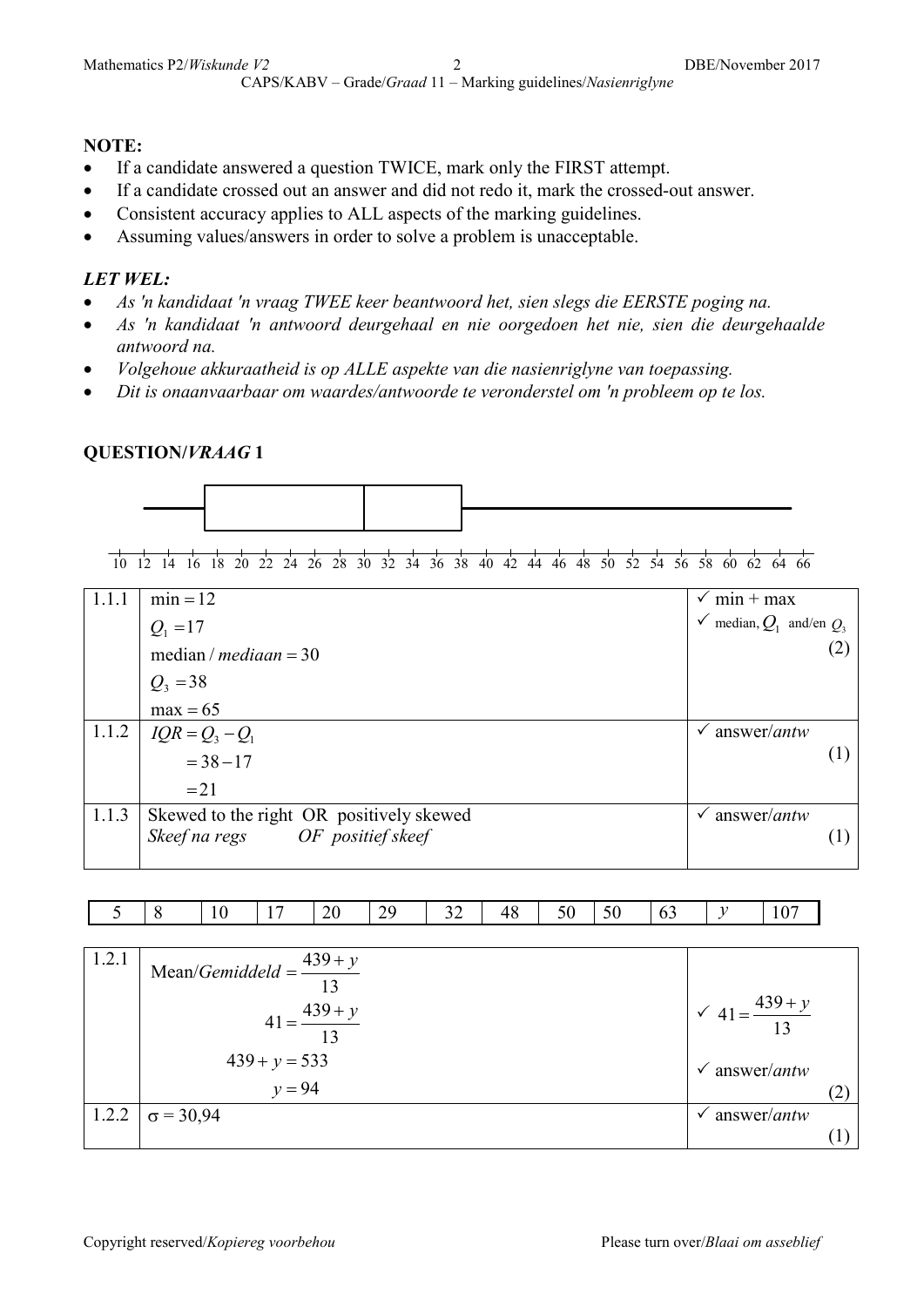| 1.2.3 | $41 \times 13 = 533$                          |                                          |
|-------|-----------------------------------------------|------------------------------------------|
|       | $6 \times 18 = 108$                           | $\sqrt{108}$<br>$\checkmark$ 533+108=641 |
|       |                                               | answer/antw<br>✓                         |
|       | $\frac{533+108}{10} = \frac{641}{10} = 33,74$ | (3)                                      |
|       | 1 Q<br>19                                     | $[10]$                                   |
|       |                                               |                                          |

| 2.1 | <b>AGE OF PERSON</b><br><b>SURVEYED/OUDERDOM</b><br><b>VAN PERSOON IN OPNAME</b> | FREQUENCY/FREKWENSIE    | <b>CUMULATIVE</b><br><b>FREQUENCY/</b><br><b>KUMULATIEWE</b><br><b>FREKWENSIE</b> |                                      |
|-----|----------------------------------------------------------------------------------|-------------------------|-----------------------------------------------------------------------------------|--------------------------------------|
|     | $20 < x \leq 30$                                                                 | $\overline{7}$          | 7                                                                                 |                                      |
|     | $30 < x \leq 40$                                                                 | 20                      | 27                                                                                |                                      |
|     | $40 < x \le 50$                                                                  | 25                      | 52                                                                                |                                      |
|     | $50 < x \le 60$                                                                  | 12                      | 64                                                                                |                                      |
|     | $60 < x \le 70$                                                                  | 8                       | 72                                                                                | √ 20, 12                             |
|     | $70 < x \le 80$                                                                  | $\overline{4}$          | 76                                                                                | $\checkmark$ 8, 4<br>$\checkmark$ 52 |
|     | $80 < x \leq 90$                                                                 | $\overline{\mathbf{4}}$ | 80                                                                                | $\sqrt{76}$                          |
|     |                                                                                  |                         |                                                                                   | (4)                                  |
| 2.2 | $n = 80$                                                                         |                         |                                                                                   | $\sqrt{answ/antw}$<br>(1)            |
| 2.3 | $40 < x \le 50$                                                                  |                         |                                                                                   | $\checkmark$ answ/antw<br>(1)        |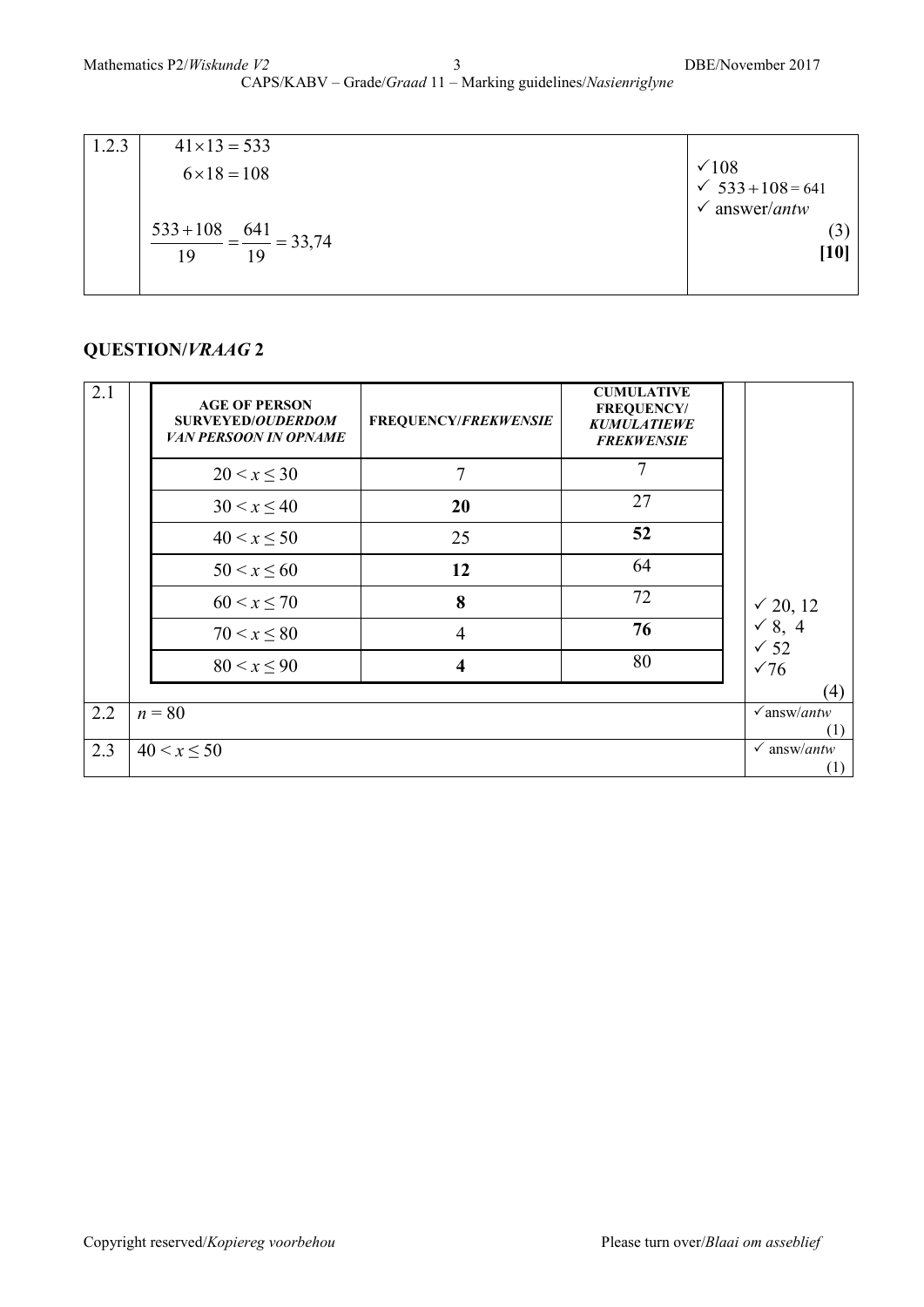

| $80 - 58 = 22$<br>$\frac{22}{80} \times 100 = 27,5\%$ | Accept/aanvaar: $56 - 59$ calls/oproepe | $\sqrt{58}$<br>calls/oproepe<br>$\sqrt{22}$<br>$\sqrt{27.5\%}$ |
|-------------------------------------------------------|-----------------------------------------|----------------------------------------------------------------|
|                                                       |                                         | $\left( 3 \right)$<br> 12                                      |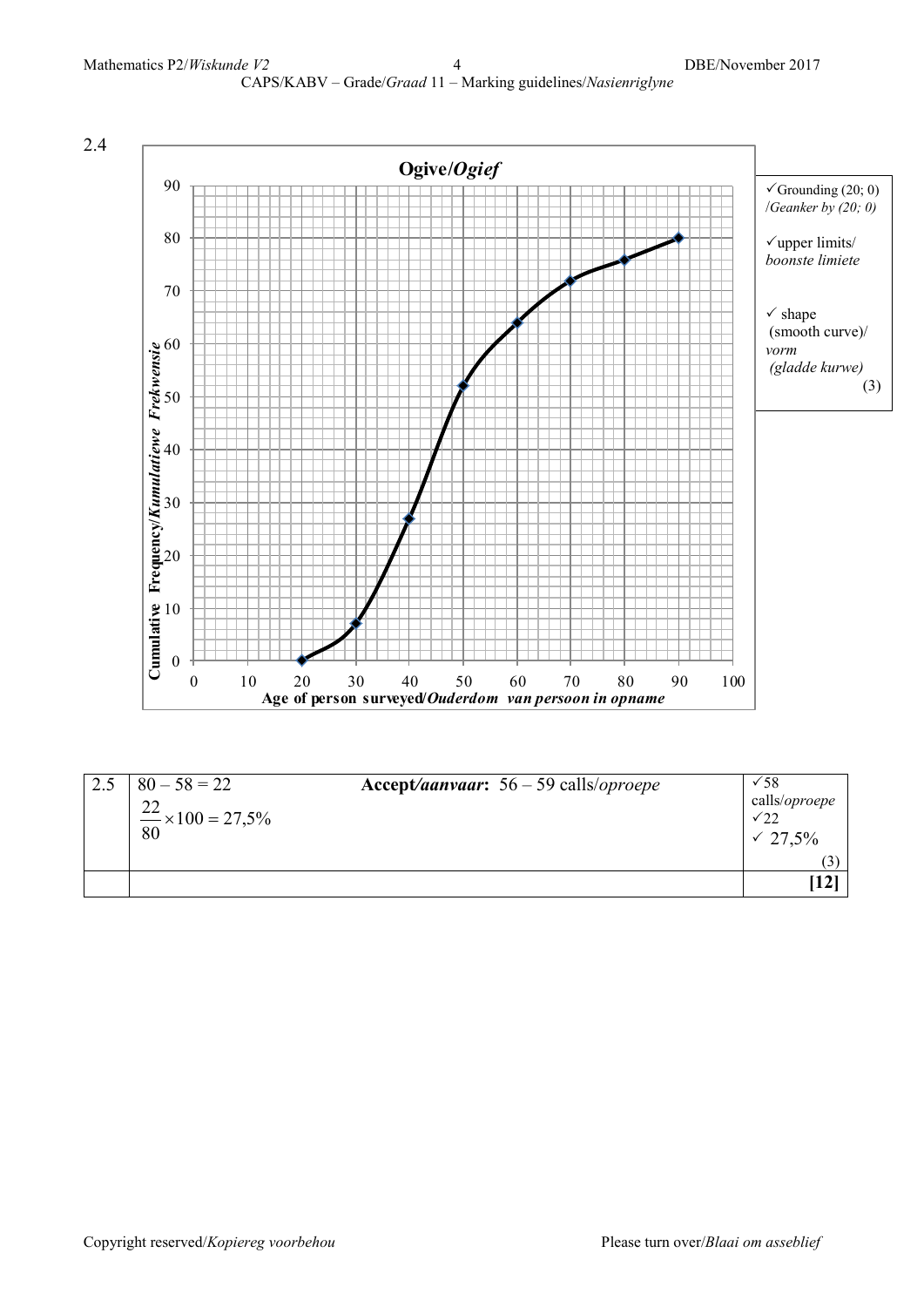CAPS/KABV – Grade/*Graad* 11 – Marking guidelines/*Nasienriglyne*



| 3.1 | <i>BD</i> $y = -\frac{1}{2}x + 9$  | $\checkmark$ Standard         |
|-----|------------------------------------|-------------------------------|
|     |                                    | form/vorm                     |
|     | $\therefore m_{BD} = -\frac{1}{2}$ |                               |
|     |                                    | $\checkmark$ answ/antw        |
|     | $\therefore m_{AC} = 2$            | (2)                           |
| 3.2 | $y - y_1 = m(x - x_1)$             |                               |
|     | $y-(-5)=2(x-(-2))$                 | $\checkmark$ subst (-2; -5)   |
|     | $y = 2x-1$                         | $\checkmark$ answ/antw        |
|     |                                    | (2)                           |
| 3.3 | $2x-1=-\frac{1}{2}x+9$             | $\sqrt{2x-1}=-\frac{1}{2}x+9$ |
|     | $\frac{5}{2}x = 10$                |                               |
|     |                                    |                               |
|     | $x=4$                              | $\sqrt{x} = 4$                |
|     |                                    |                               |
|     | $y = 2(4) - 1$                     |                               |
|     | $y = 7$                            | $\checkmark$ y = 7            |
|     |                                    | (3)                           |
|     |                                    |                               |
|     | T(4; 7)                            |                               |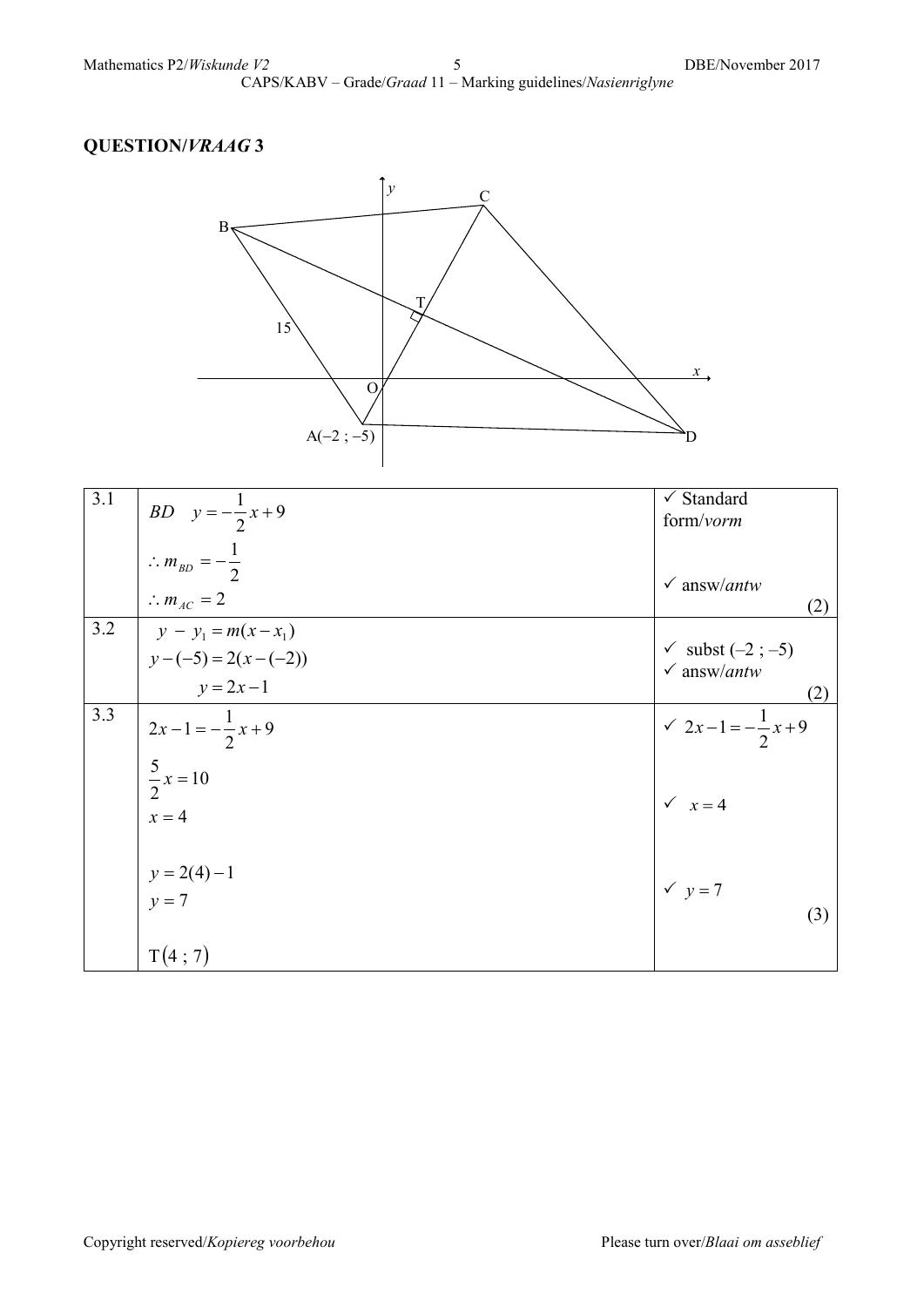| 3.4.1              | $4 = \frac{-2 + x}{2}$<br>8 = -2 + x<br>$x=10$                                                                                                                                                            | $\sqrt{x} = 10$                                                                 |               |
|--------------------|-----------------------------------------------------------------------------------------------------------------------------------------------------------------------------------------------------------|---------------------------------------------------------------------------------|---------------|
|                    | $7 = \frac{-5 + y}{2}$                                                                                                                                                                                    |                                                                                 |               |
|                    | $14 = -5 + y$<br>$y = 19$<br>C(10; 19)                                                                                                                                                                    | $\checkmark$ y = 19                                                             | (2)           |
| $3.\overline{4.2}$ | $AT = \sqrt{(4 - (-2))^2 + (7 - (-5))^2}$<br>$=\sqrt{180}$<br>$=6\sqrt{5}$                                                                                                                                | $\checkmark$ subst. in<br>distance/afstand<br>form.<br>$\checkmark$ answer/antw |               |
|                    | $BT^2 + AT^2 = AB^2$ (Pythagoras)<br>$BT = \sqrt{15^2 - (\sqrt{180})^2}$<br>$=3\sqrt{5}$                                                                                                                  | $\checkmark$ subst. in pyth<br>$\checkmark$ answer/antw                         | (4)           |
| 3.4.3              | BC is the diameter/ <i>middellyn</i> [subt. right/ <i>ondersp. reg</i> $\angle$ ] or/ $\frac{d}{dx}$ of $\frac{d}{dx}$<br>$ conv \angle^s$ in semi - circle/ <i>omgk.</i> $\angle^s$ <i>in halfsirkel</i> |                                                                                 |               |
|                    | Radius = $\frac{15}{2}$ = 7,5 units/ eenh.                                                                                                                                                                | $\checkmark$ answ/antw                                                          | (2)<br>$[15]$ |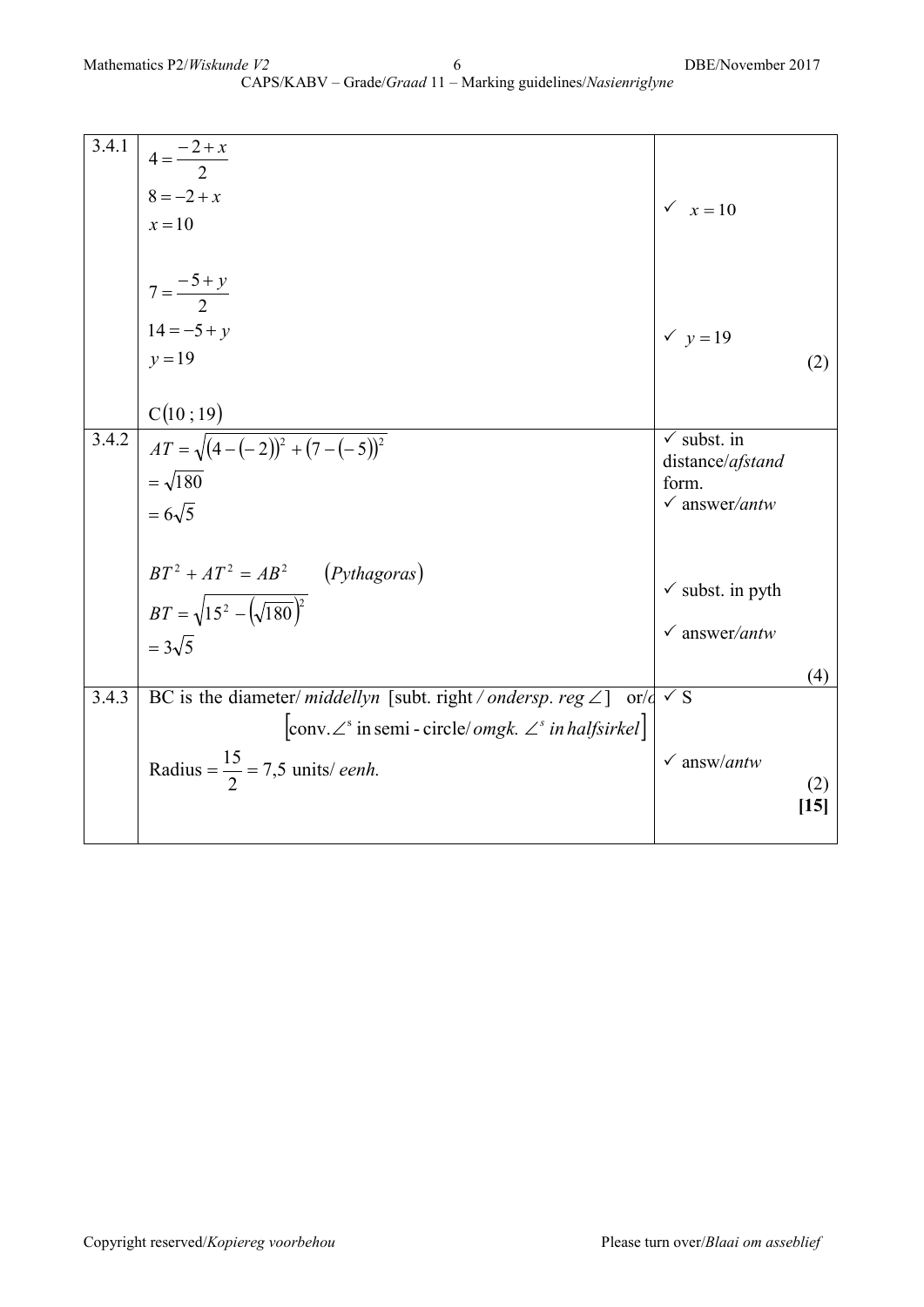

| 4.1 | $m_{AB} = \frac{12 - (-3)}{4 - (-5)} = \frac{5}{3}$<br>OR/OF<br>$m_{AB} = \frac{-3-12}{-5-4} = \frac{5}{3}$ |                                                    | $\checkmark$ subst. in<br>gradient form.<br>$\checkmark$ answ/antw<br>(2) |  |
|-----|-------------------------------------------------------------------------------------------------------------|----------------------------------------------------|---------------------------------------------------------------------------|--|
| 4.2 | $y-12=\frac{5}{3}(x-4)$<br>$0-12=\frac{5}{3}(x-4)$<br>$x = -\frac{16}{5}$                                   |                                                    | $\checkmark$ equation/verg.<br>$\checkmark$ y = 0                         |  |
|     | $E\left(-\frac{16}{5} \ ; \ 0\right)$<br>OR/OF<br>$\frac{0-12}{x-4} = \frac{5}{3}$                          | $\frac{0+3}{x+5} = \frac{5}{3}$                    | $\checkmark$ answ/ <i>antw</i><br>(3)<br>$\checkmark$ equating/verg.      |  |
|     | $-36 = 5x - 20$<br>$-16 = 5x$<br>$x = \frac{-16}{5}$                                                        | $9 = 5x + 25$<br>$-16 = 5x$<br>$x = \frac{-16}{5}$ | $\checkmark$ y = 0<br>$\checkmark$ answ/antw<br>(3)                       |  |
|     | $E\left(-\frac{16}{5} \; ; \; 0\right)$                                                                     |                                                    |                                                                           |  |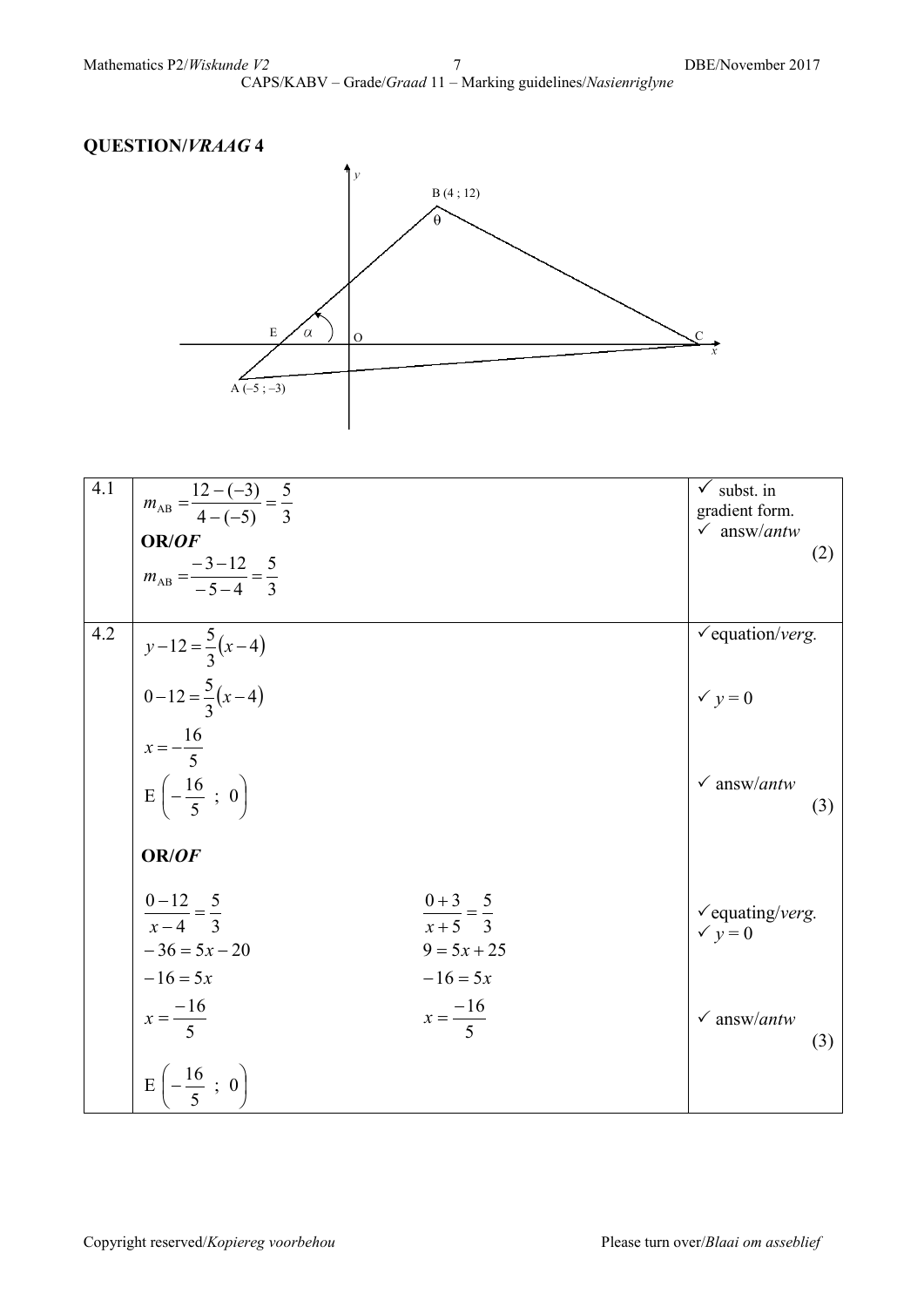| 4.3 | $\tan \alpha = m_{AB}$<br>$\tan \alpha = \frac{5}{3}$<br>$\alpha = 59^\circ$                    | $\sqrt{\tan \alpha} = \frac{5}{3}$<br>$\sqrt{\alpha} = 59^{\circ}$                                                     | (2)        |
|-----|-------------------------------------------------------------------------------------------------|------------------------------------------------------------------------------------------------------------------------|------------|
| 4.4 | $76^\circ + 59^\circ = 135^\circ$ [ext $\angle$ of $\Delta$ ]<br>$\angle B\hat{C}X = 135^\circ$ | $\sqrt{135^\circ}$                                                                                                     |            |
|     | $\tan 135^\circ = m_{BC}$<br>$m_{BC} = -1 = m_{ii}$<br>$y-(-3) = -1(x-(-5))$<br>$y = -x - 8$    | $\checkmark$ tan135° = $m_{BC}$<br>$\checkmark$ answer/antw<br>$\checkmark$ subst (-3; -5)<br>$\checkmark$ answer/antw | (5)<br> 12 |

| 5.1 | $sin(90^\circ - x) \cdot cos(180^\circ + x) + tan x \cdot cosx \cdot sin(x - 180^\circ)$<br>$=$ cos x. $(-cos x) + \frac{sin x}{sin x}$ . cos x. $(-sin x)$<br>$\cos x$<br>$=-\cos^2 x - \sin^2 x$<br>$=-(\cos^2 x + \sin^2 x)$<br>$=-1$                                             | $\sqrt{\cos x}$<br>$-\sin x$<br>$\sqrt{-\cos x}$<br>$\sqrt{\sin x}$<br>$\cos x$<br>$\checkmark$ common<br>factor/gemene fakt.<br>$\checkmark$ identity/identiteit<br>(6)                                |
|-----|--------------------------------------------------------------------------------------------------------------------------------------------------------------------------------------------------------------------------------------------------------------------------------------|---------------------------------------------------------------------------------------------------------------------------------------------------------------------------------------------------------|
| 5.2 | $\sin 315^\circ$ . $\tan 210^\circ \sin 190^\circ$<br>$LHS =$<br>$\cos 100^\circ \cdot \sin 120^\circ$<br>$=\frac{(-\sin 45^\circ)(\tan 30^\circ)(-\sin 10^\circ)}{(-\sin 10^\circ)(\sin 60^\circ)}$<br>$\frac{1}{\sqrt{2}} \cdot \frac{\sqrt{3}}{\sqrt{3}}$<br>$\frac{\sqrt{3}}{2}$ | $\sqrt{-\sin 45^\circ}$<br>$\sqrt{\tan 30^\circ}$<br>$\sqrt{-\sin 10^\circ}$<br>$\sqrt{}$ – sin10°<br>$\sqrt{\sin 60^\circ}$<br>$\checkmark$ subst. of special<br>angles/inverv. van<br>sp hoeke<br>(6) |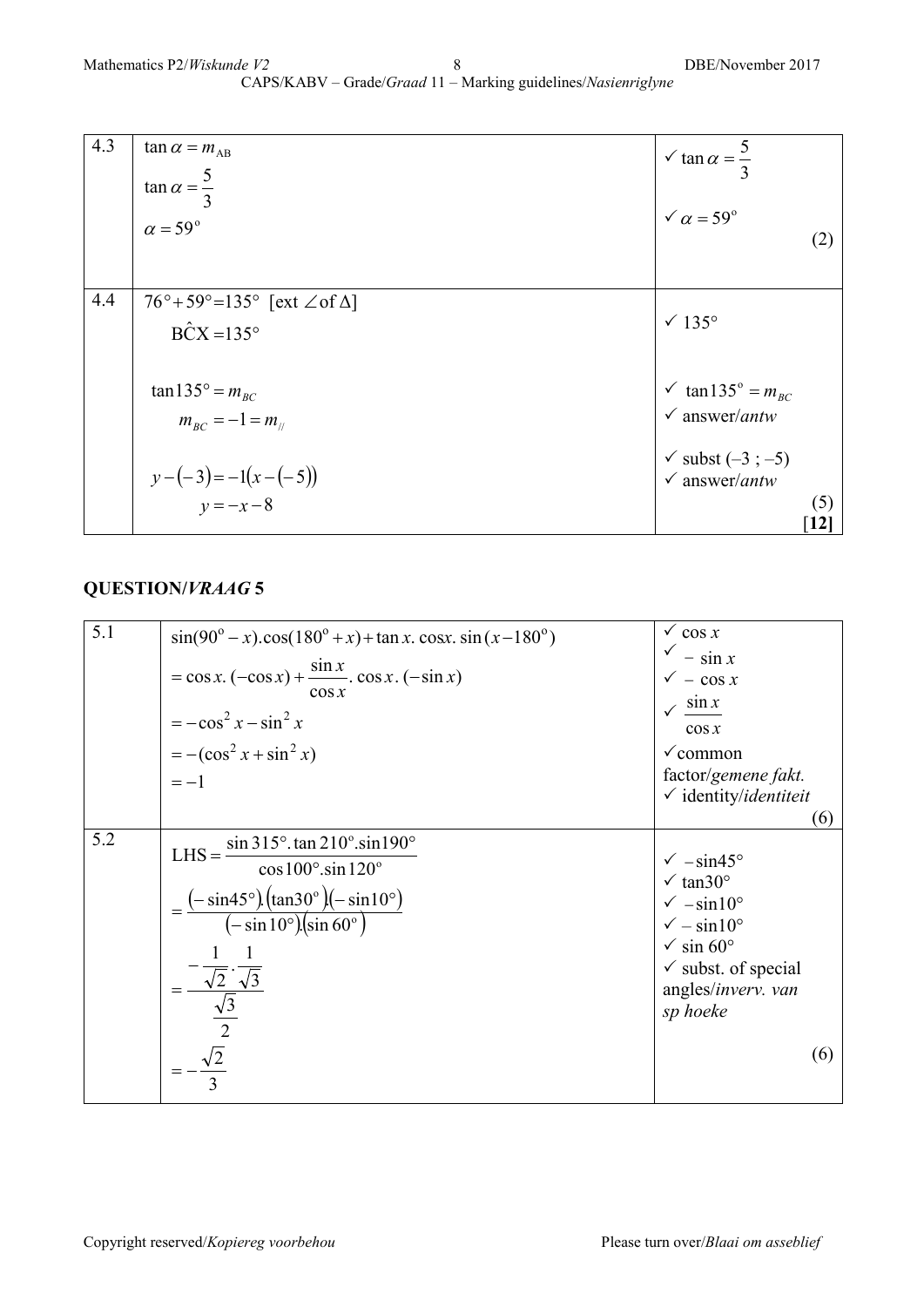CAPS/KABV – Grade/*Graad* 11 – Marking guidelines/*Nasienriglyne*



| 5.3.1 | $x^{2} + y^{2} = r^{2}$ [Pythagoras]<br>$(x)^{2} + (3)^{2} = 5^{2}$ | $\checkmark$ subst in pyth                                            |
|-------|---------------------------------------------------------------------|-----------------------------------------------------------------------|
|       | $x^2 = 16$                                                          | $\sqrt{x} = 4$                                                        |
|       | $x=4$                                                               |                                                                       |
|       | R(4; 3)                                                             |                                                                       |
|       | $\tan \alpha = \frac{3}{2}$                                         | $\checkmark$ answer/antw<br>(3)                                       |
| 5.3.2 | $\sin \beta$                                                        |                                                                       |
|       | $=$ sin (180 <sup>°</sup> + $\alpha$ )                              | $\sqrt{\beta} = 180^{\circ} + \alpha$<br>$\sqrt{\beta} = \sin \alpha$ |
|       | $=-\sin\alpha$                                                      |                                                                       |
|       | $=\frac{-3}{2}$                                                     | $\checkmark$ answer/antw                                              |
|       |                                                                     | (3)                                                                   |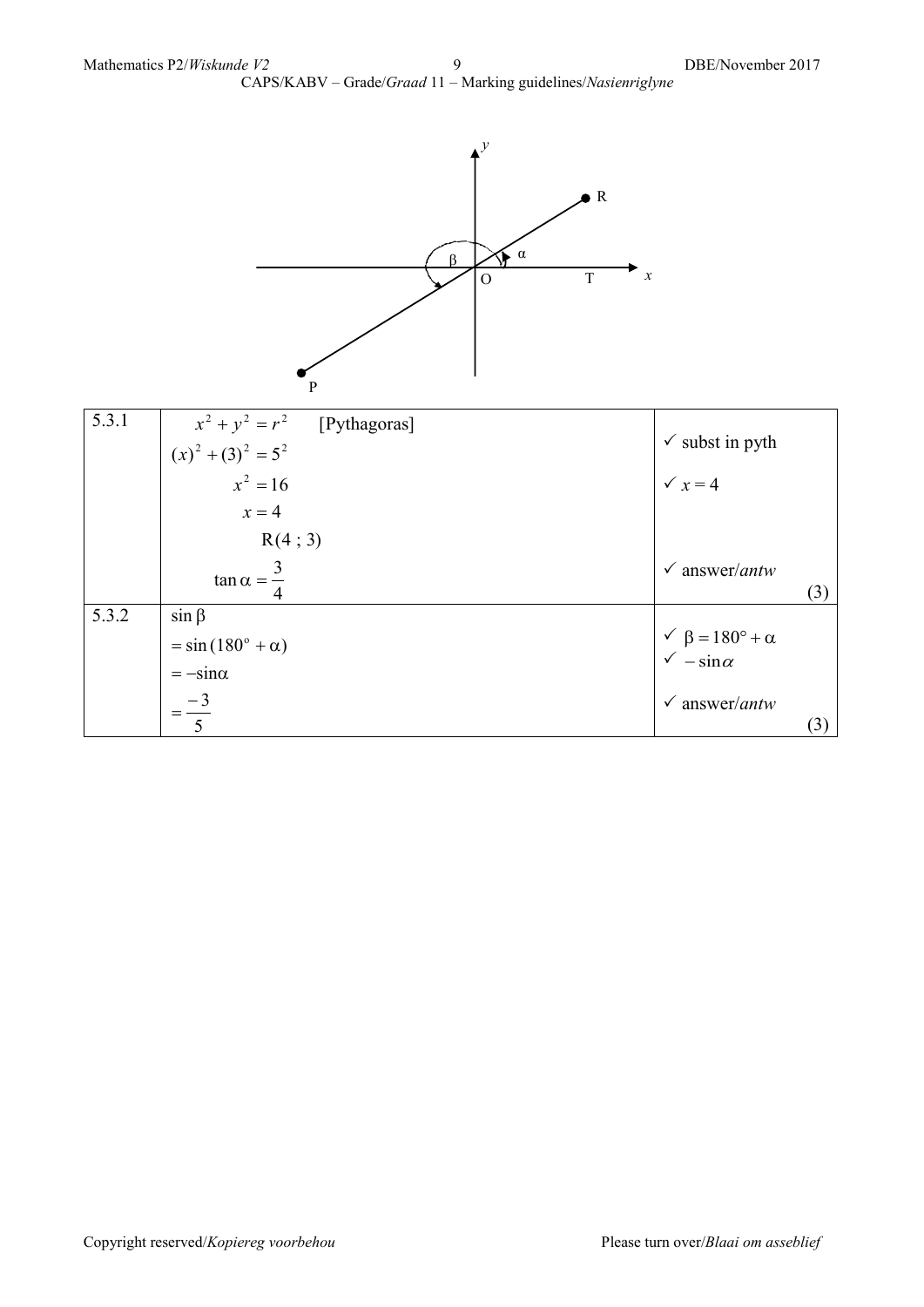| 5.3.3 | $\begin{vmatrix} y \\ \frac{y}{10} = \frac{-3}{5} \\ y = -6 \\ \therefore x = -8 \\ P(-8; -6) \end{vmatrix}$                                                                                                                                                                                                                       | $\sqrt{\frac{y}{10}}$<br>$\sqrt{-3}$<br>$\sqrt{y} = -6$<br>$\sqrt{x} = -8$                                                                                            | (4)  |
|-------|------------------------------------------------------------------------------------------------------------------------------------------------------------------------------------------------------------------------------------------------------------------------------------------------------------------------------------|-----------------------------------------------------------------------------------------------------------------------------------------------------------------------|------|
| 5.4.  | LHS = $\frac{\sin \theta - \tan \theta \cdot \cos^2 \theta}{\sin \theta}$<br>$\cos\theta - (1 - \sin^2\theta)$<br>$\frac{\sin \theta - \frac{\sin \theta}{\cos \theta} \cdot \cos^2 \theta}{\cos \theta - \cos^2 \theta}$<br>$=\frac{\sin \theta (1 - \cos \theta)}{\cos \theta (1 - \cos \theta)}$<br>$=$ tan $\theta$<br>$= RHS$ | $\sqrt{\sin \theta}$<br>$\overline{\cos \theta}$<br>$\sqrt{\cos^2{\theta}}$<br>$\checkmark$ common fact/<br>gemene fakt.<br>$\checkmark$ common fact/<br>gemene fakt. | (4)  |
|       | OR/OF<br>LHS = $\frac{\sin \theta - \tan \theta \cdot \cos^2 \theta}{\cos \theta - 1 + (1 - \cos^2 \theta)}$<br>$\sin\theta - \frac{\sin\theta}{\cos\theta} \cdot \cos^2\theta$<br>$\overline{\cos\theta-\cos^2\theta}$<br>$=\frac{\sin\theta(1-\cos\theta)}{\cos\theta(1-\cos\theta)}$<br>$=$ tan $\theta$                        | $\sqrt{\frac{\sin \theta}{\cos \theta}}$<br>$\sqrt{1-\cos^2\theta}$<br>$\checkmark$ common fact/<br>gemene fakt.<br>$\checkmark$ common fact/<br>gemene fakt.         | (4)  |
|       | $= RHS$                                                                                                                                                                                                                                                                                                                            |                                                                                                                                                                       | [26] |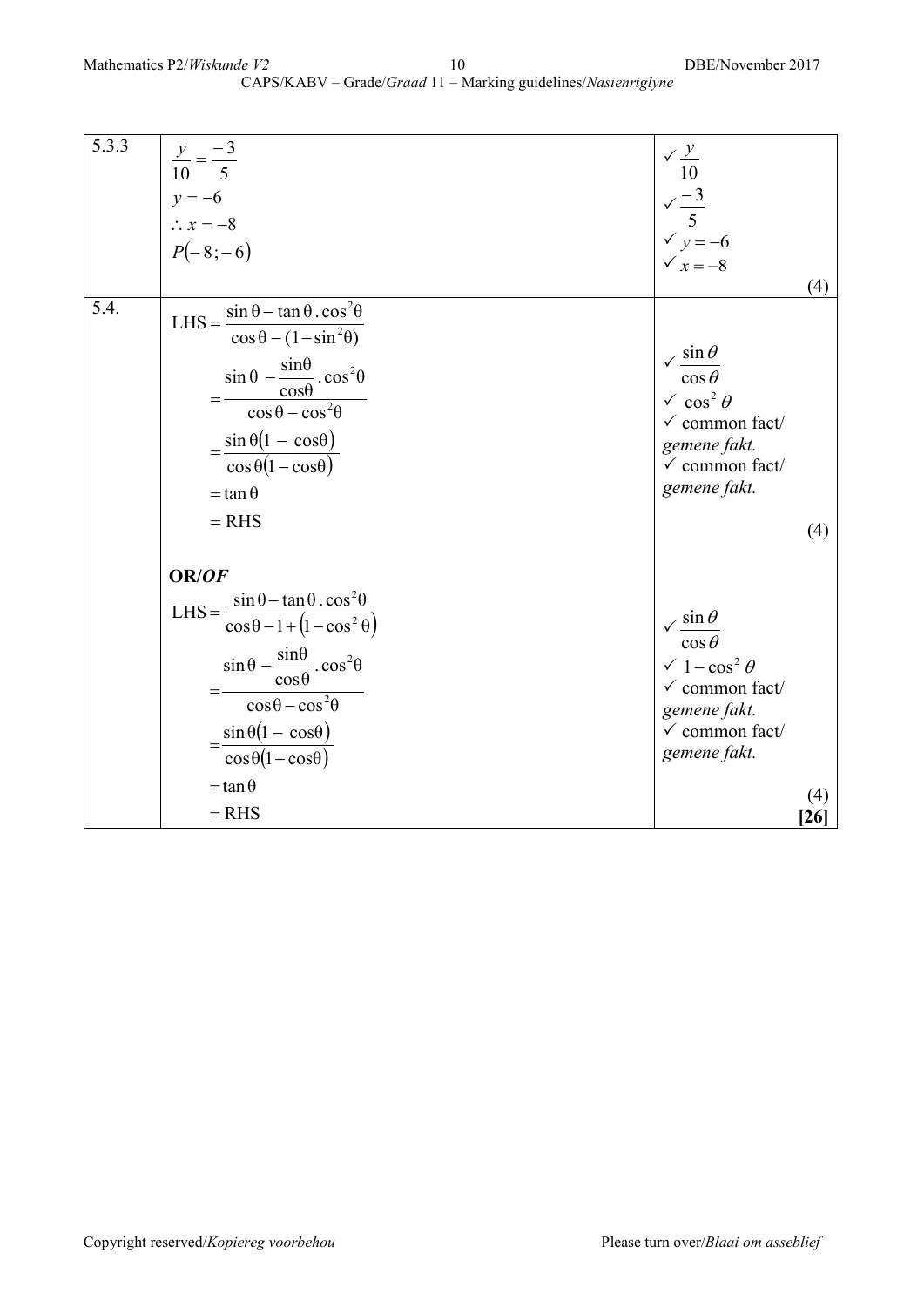| 6.1   | $\sin(x-30^\circ) = \cos 2x$                                                                                                                                                                                                                                                                                                                                                                                                   | $\sqrt{\sin(90^\circ - 2x)}$                                                                                                                                                                              |
|-------|--------------------------------------------------------------------------------------------------------------------------------------------------------------------------------------------------------------------------------------------------------------------------------------------------------------------------------------------------------------------------------------------------------------------------------|-----------------------------------------------------------------------------------------------------------------------------------------------------------------------------------------------------------|
|       | $sin(x-30^{\circ}) = sin(90^{\circ} - 2x)$<br>$x-30^{\circ} = 90^{\circ} - 2x + 360^{\circ}k$ or $x-30^{\circ} = 180^{\circ} - (90^{\circ} - 2x) + 360k$<br>$3x=120^{\circ}+360^{\circ}k$<br>$-x=120^{\circ}+360^{\circ} k$<br>$x=40^{\circ}+120^{\circ} k$<br>$x=-120^{\circ}+360^{\circ}k, k \in Z$                                                                                                                          | $\sqrt{x-30^\circ} = 90^\circ - 2x + 360^\circ k$<br>$\sqrt{x} = 40^{\circ} + 120^{\circ} k$<br>✓<br>$x-30^{\circ} = 180^{\circ} - (90^{\circ} - 2x) + 360k$<br>$\sqrt{x} = -120^{\circ} + 360^{\circ} k$ |
|       | OR/OF                                                                                                                                                                                                                                                                                                                                                                                                                          | (5)<br>$\sim$ cos(90° – (x – 30°))                                                                                                                                                                        |
|       | $\cos(90^\circ - (x - 30^\circ)) = \cos 2x$<br>$\cos(120^\circ - x) = \cos 2x$<br>$120^{\circ} - x = 2x + 360^{\circ} k$ or $120^{\circ} - x = -2x + 360^{\circ} k$<br>$-3x = -120^{\circ} + 360^{\circ} k$ $x = -120^{\circ} + 360^{\circ} k$<br>$x = 40^{\circ} + 120^{\circ} k$ , $k \in Z$<br><b>NOTE/LET WEL:</b><br>$x = -120^{\circ} + k.360^{\circ}$ is equivalent to/ekwivalent aan $x = 240^{\circ} + k.360^{\circ}$ | $120^{\circ} - x = 2x + 360^{\circ} k$<br>$\sqrt{x} = 40^{\circ} + 120^{\circ} k$<br>$\checkmark$<br>$120^{\circ} - x = -2x + 360^{\circ} k$<br>$\sqrt{x} = 240^\circ + 360^\circ k$<br>(5)               |
| 6.2.1 | $180^\circ$                                                                                                                                                                                                                                                                                                                                                                                                                    | $\checkmark$ answer/antw<br>(1)                                                                                                                                                                           |
| 6.2.2 | $-1 \le y \le 1$<br>OR/OF<br>$y \in [-1; 1]$                                                                                                                                                                                                                                                                                                                                                                                   | $\checkmark$ values/waardes<br>$\checkmark$ notation/notasie<br>(2)<br>$\checkmark$ values/waardes<br>$\checkmark$ notation/notasie<br>(2)                                                                |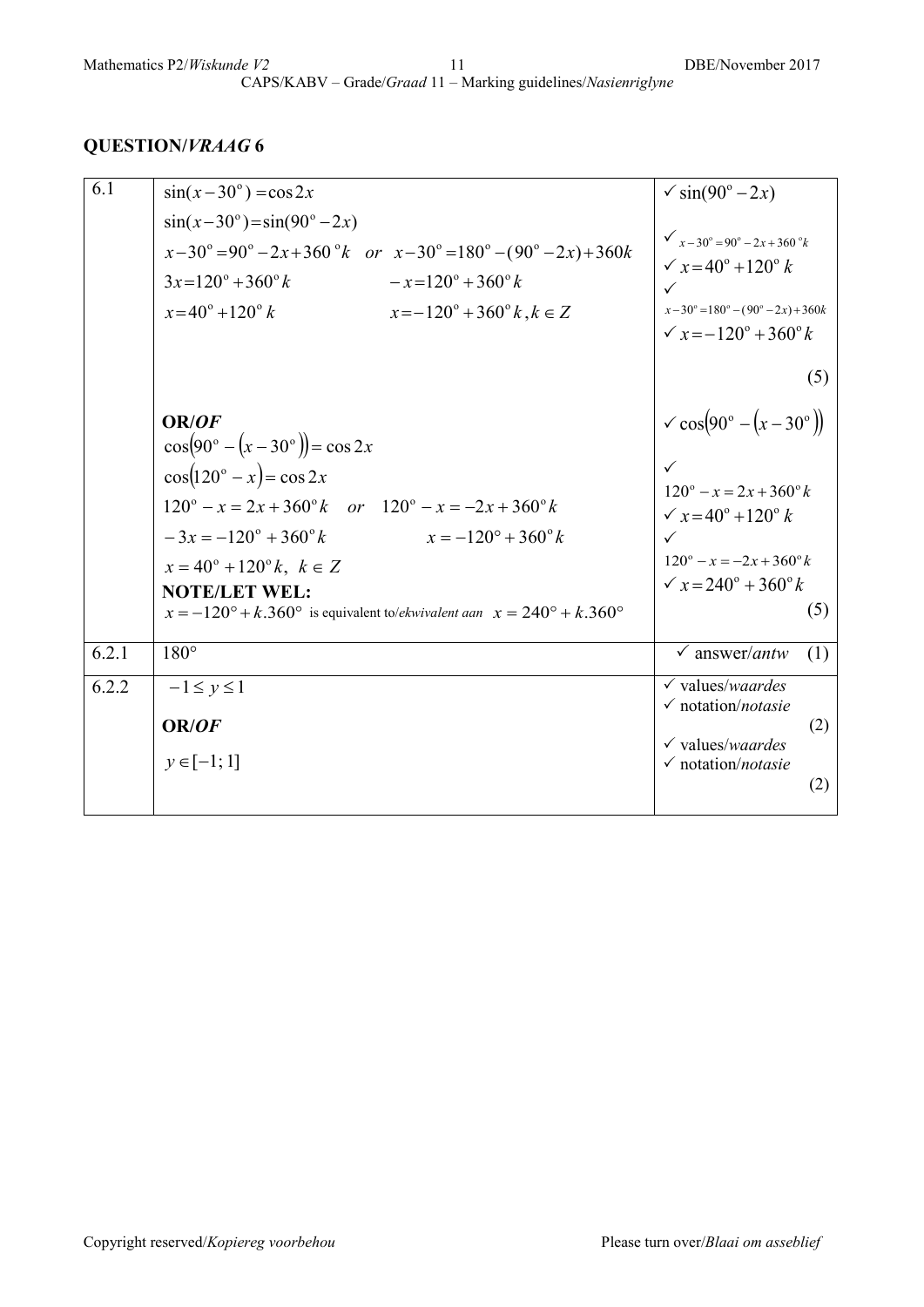



| 7.1 | $x^{2} = (2x)^{2} + (3)^{2} - 2(2x)(3)\cos\theta$ | $\checkmark$ cos rule         |
|-----|---------------------------------------------------|-------------------------------|
|     | $12x\cos\theta = 3x^2 + 9$                        | $\checkmark$ subst            |
|     | $\cos\theta = \frac{3x^2 + 9}{12x}$               | $\checkmark$ simplify/vereenv |
|     | $\cos \theta = \frac{3(x^2 + 3)}{12x}$            | (3)                           |
|     | $x^2 + 3$<br>$\cos\theta =$<br>4x                 |                               |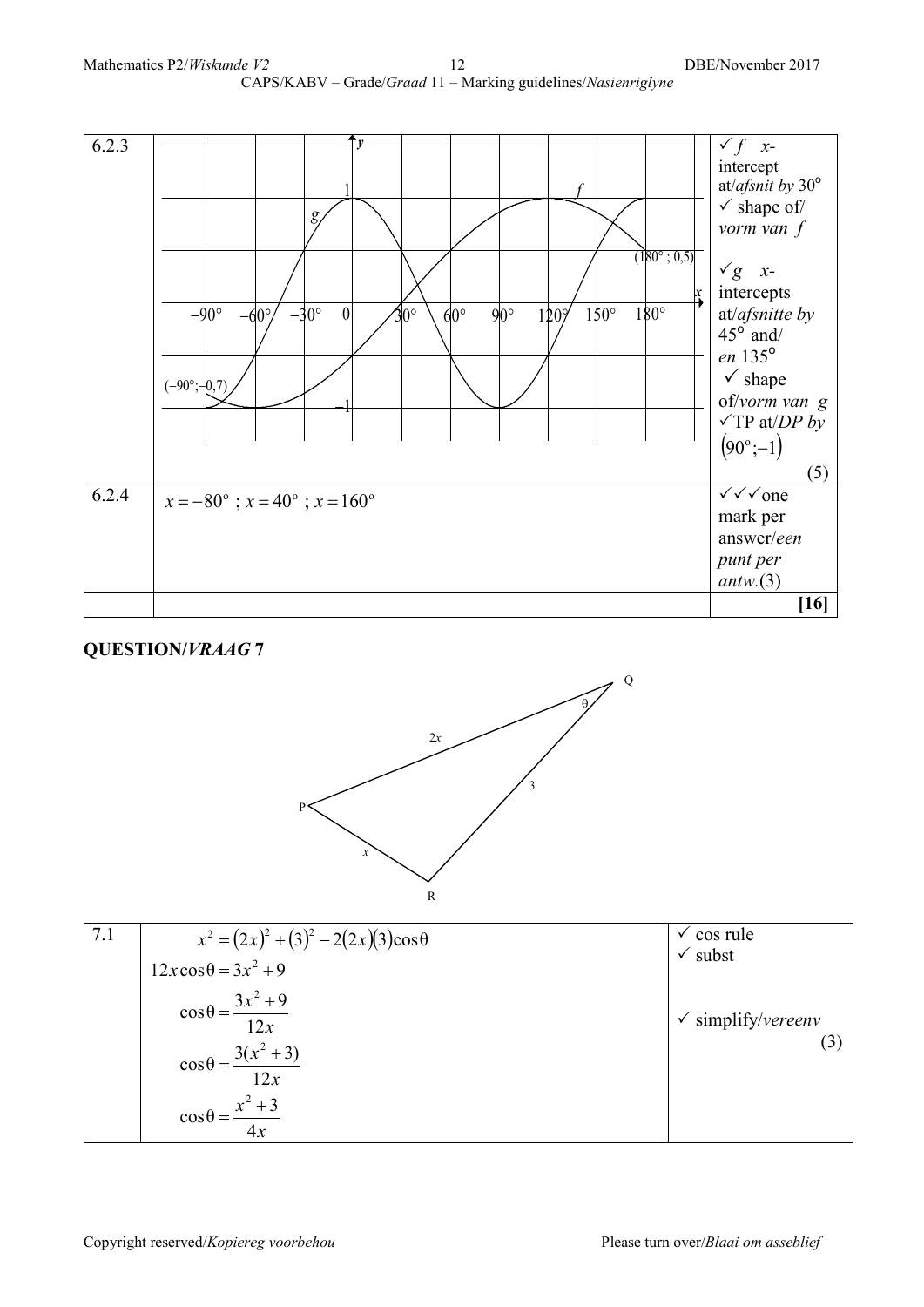| 7.2.1 | $\cos \theta = \frac{(2,4)^2 + 3}{4(2,4)}$<br>$\cos\theta = 0.9125$<br>$\theta = 24,15^{\circ}$                                                                               | $\checkmark$ subst<br>$\sqrt{\cos \theta} = 0.9125$<br>$\checkmark$ answer/antw. | (3)                    |
|-------|-------------------------------------------------------------------------------------------------------------------------------------------------------------------------------|----------------------------------------------------------------------------------|------------------------|
| 7.2.2 | Area of/van $\triangle PQR = \frac{1}{2} \times PQ \times QR \times \sin \hat{Q}$<br>$=\frac{1}{2} \times 4.8 \times 3 \times \sin 24.15$<br>$= 2.95$ units/eenh <sup>2</sup> | $\checkmark$ subst<br>$\checkmark$ answer/antw.                                  |                        |
| 7.3   | For/vir $x > 0$ , $\cos \theta > 0$<br>$0^{\circ} < \theta < 90^{\circ}$<br>$0 < \frac{x^2 + 3}{4x} < 1$<br>$x^2 + 3x < 4x$                                                   | $\sqrt{x}$ $0 < \frac{x^2 + 3}{4x} < 1$                                          | (2)                    |
|       | $x^2 - 4x + 3 < 0$<br>$(x-1)(x-3) < 0$<br>1 < x < 3                                                                                                                           | $\sqrt{1} < x < 3$                                                               | (4)<br>$\mathbf{[12]}$ |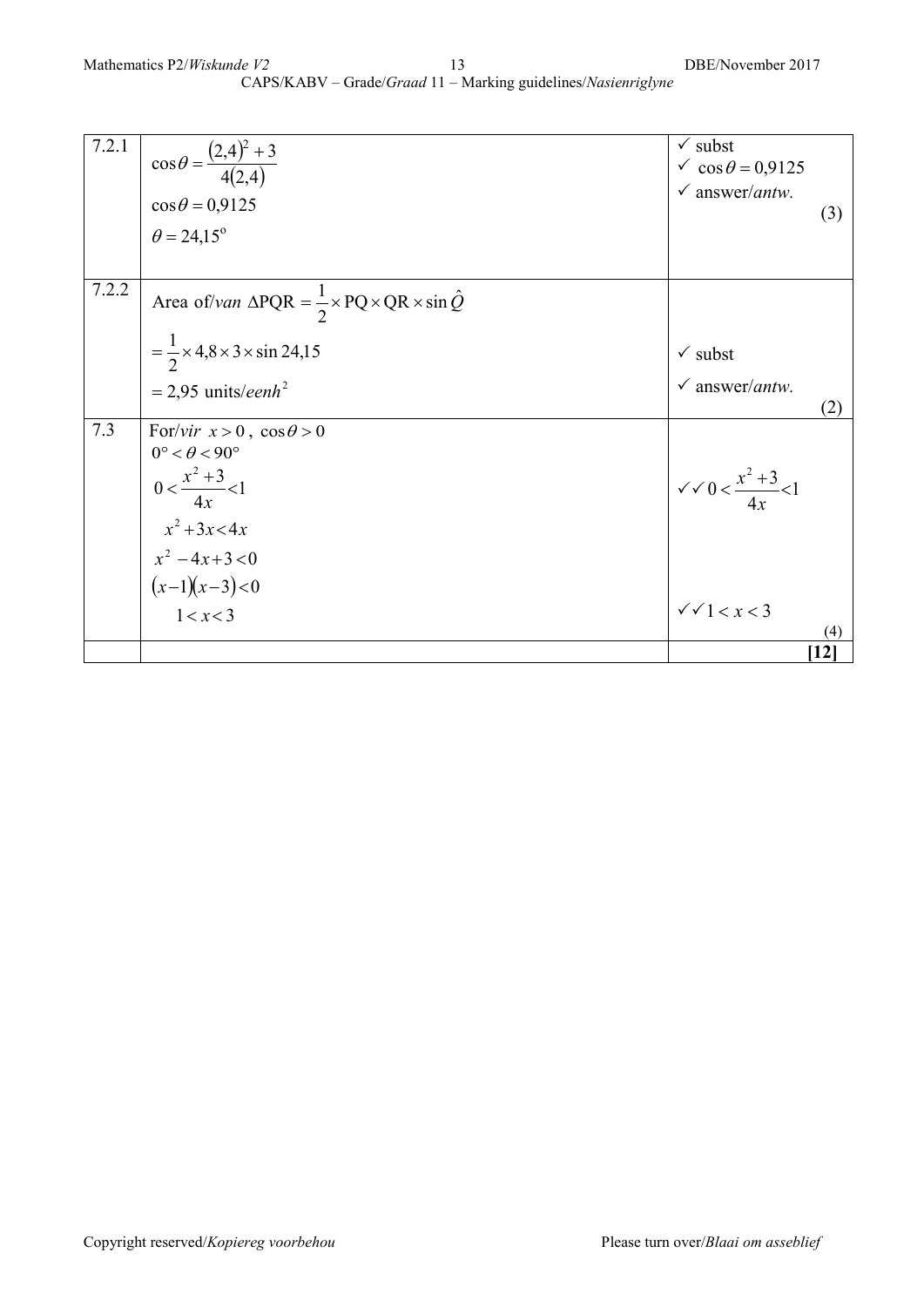| 8.1 | $V = \frac{1}{3} Ah$<br>$640 = \frac{1}{3} \times (16 \times 16) \times h$<br>$h = 7,5cm$                                                                      | Area of square/van<br>$=(16\times16)$<br>vierk.<br>$\checkmark$ Subst in volume<br>form                                              |
|-----|----------------------------------------------------------------------------------------------------------------------------------------------------------------|--------------------------------------------------------------------------------------------------------------------------------------|
| 8.2 | slant height / skuinshoogte = $\sqrt{7.5^2 + 8^2}$ = 10,9658<br>Total surface / Totale buite area = $(side \times side) + 4\left(\frac{1}{2}bx \perp h\right)$ | (2)<br>$\checkmark$ Subst in pyth<br>$\sqrt{answer/antw}$<br>$\sqrt{\text{Subst}}$ in SA/<br><i>BO</i> form.<br>$\sqrt{answer/antw}$ |
|     | $=(16\times16)+4\left(\frac{1}{2}\times16\times10,9658 \right)$<br>$= 606.91 \text{cm}^2$                                                                      |                                                                                                                                      |



| 9.1 | Construction/Konstr: Draw/trek radii OR and/en OS<br>In $\triangle OTR$ and/en $\triangle OTS$                                               | $\sqrt{\text{Constr/Konstr}}$                           |
|-----|----------------------------------------------------------------------------------------------------------------------------------------------|---------------------------------------------------------|
|     | $OR = OS$ (radii)<br>$OT = OT$ (common side/ gemene sy)                                                                                      | $\sqrt{S}$ (OT is<br>common/gemeen)<br>$\sqrt{\rm S/R}$ |
|     | $\hat{T}_1 = \hat{T}_2 = 90^\circ$ ( $\angle^s$ on straight line/ <i>op 'n reguit lyn</i> )<br>$\triangle OTR \equiv \triangle OTS$ (90° HS) | $V_{R}$                                                 |
|     | $\therefore RT = TS \equiv \Delta^s$                                                                                                         | $\sqrt{S}$                                              |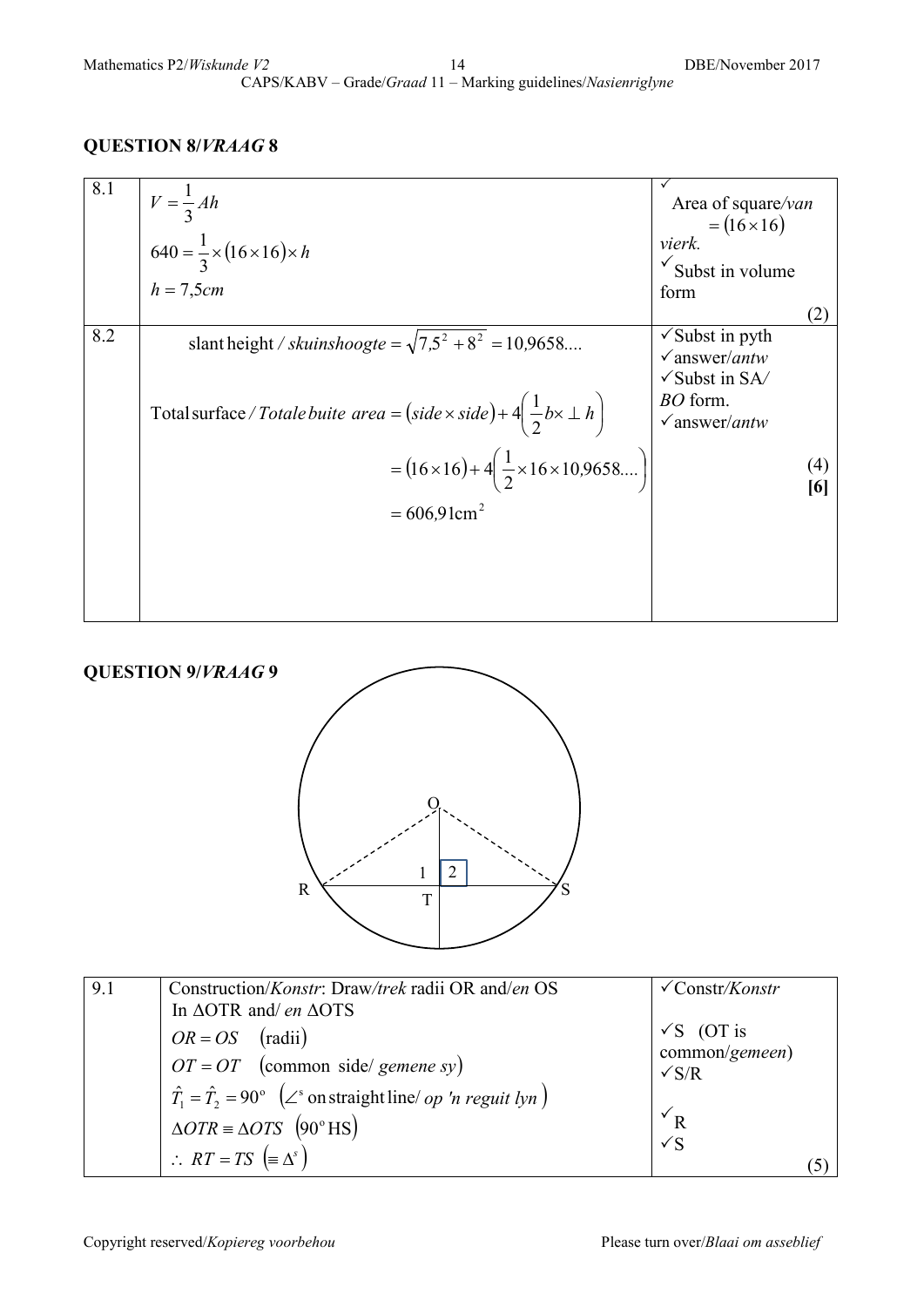

| 9.2 | $\lceil$ line from centre $\perp$ to chord/                       | $\sqrt{s/R}$                         |
|-----|-------------------------------------------------------------------|--------------------------------------|
|     | $AF = FB = 4cm$<br>  lyn van mdpt $\perp$ aan koord $\frac{1}{2}$ | $\sqrt{8-x}$                         |
|     | $OD = OB = 8 - x(radii)$                                          | $\sqrt{(8-x)^2} = x^2 + 4^2$         |
|     | $OB^2 = OF^2 + FB^2$ (Pythagoras)                                 |                                      |
|     | $(8-x)^2 = x^2 + 4^2$                                             |                                      |
|     | $64-16x+x^2 = x^2+4^2$                                            | $\sqrt{x} = 3$                       |
|     | $48 = 16x$                                                        |                                      |
|     | $x=3$                                                             |                                      |
|     | length of/ <i>lengte van radius</i> $=8-x$                        | $\sqrt{\text{Answer}}$ / <i>antw</i> |
|     | $= 8 - 5$                                                         | (5)<br>[10]                          |
|     | $=3$ units / eenh                                                 |                                      |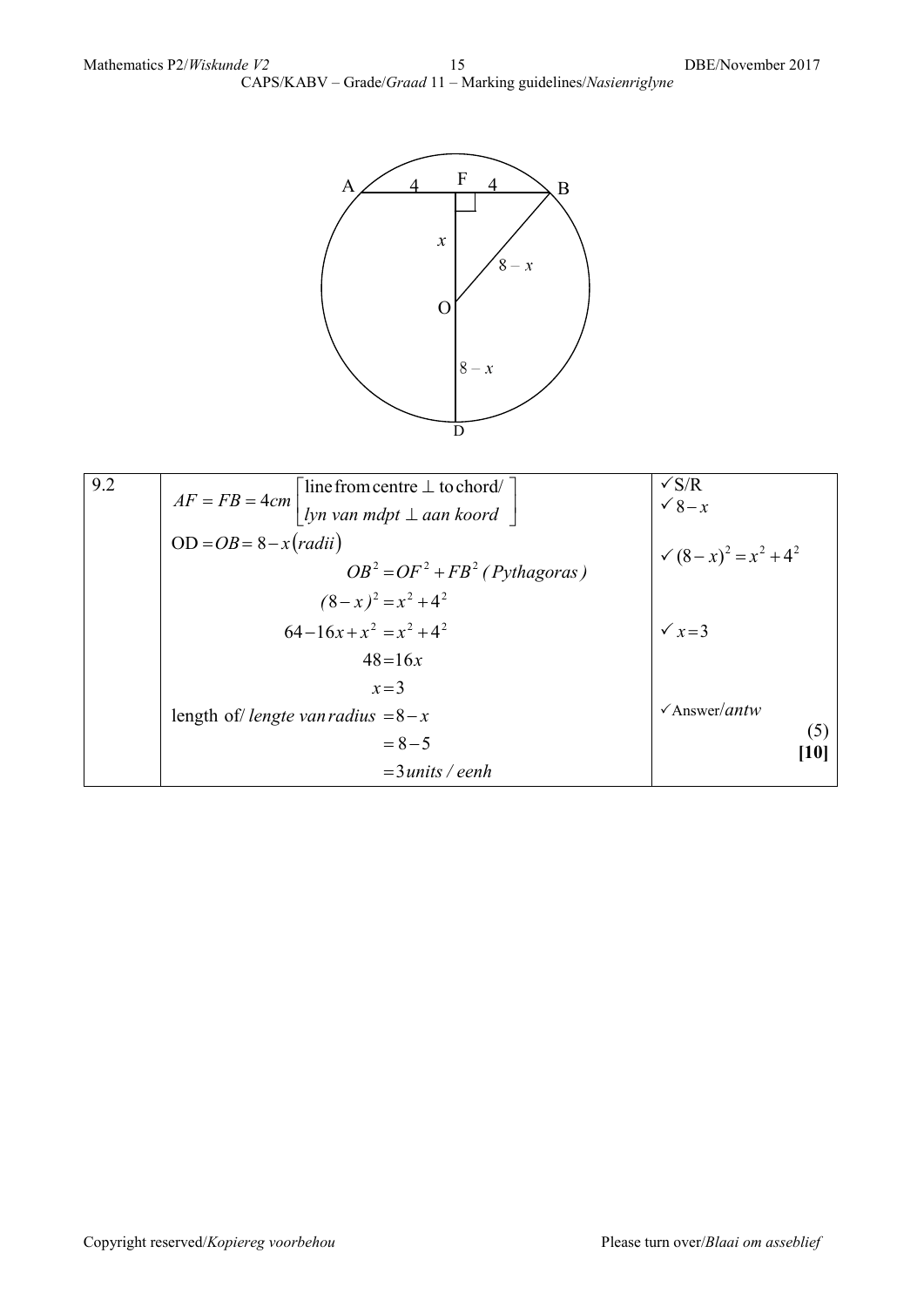

| 10.1 | $\hat{Q}_2 = \hat{R}_2$ [ tangents from common point/ rk ln e van selfde punt]<br>$\hat{Q}_{2} + \hat{R}_{2} + 70^{\circ} = 180^{\circ}$ [sum $\angle \Delta$ ]<br>$2\hat{R}_2 = 110^{\circ}$                                                                 | $\sqrt{S}$ $\sqrt{R}$<br>$\sqrt{S}$<br>$\sqrt{R}$ <sub>2</sub> = 55 <sup>o</sup>   |
|------|---------------------------------------------------------------------------------------------------------------------------------------------------------------------------------------------------------------------------------------------------------------|------------------------------------------------------------------------------------|
|      | $\hat{R}_2 = 55^{\circ}$                                                                                                                                                                                                                                      | (4)                                                                                |
| 10.2 | $Q_2 + Q_1 = 90^\circ$ [tan/rkl $\perp$ rad]<br>$\hat{O}_1 = 35^{\circ}$                                                                                                                                                                                      | $\sqrt{R}$<br>$\sqrt{Q_1} = 35^\circ$<br>(2)                                       |
|      | OR/OF<br>$\hat{R}_1 + \hat{R}_2 = 90^\circ$ [tan/rkl $\perp$ rad]<br>$\hat{R}_{1} = 35^{\circ}$<br>$\hat{O}_1 = \hat{R}_1 = 35^\circ$ [OR = OQ]                                                                                                               | $\angle$ R<br>$\angle$ $\hat{Q}_1 = 35^\circ$<br>(2)                               |
| 10.3 | $\hat{O}_1 + \hat{R}_1 + \hat{Q}_1 = 180^\circ$ [sum $\angle \Delta$ ]<br>$\hat{O}_1 = 180^\circ - 70^\circ = 110^\circ$<br>$\hat{O}_2 = 110^\circ \begin{bmatrix}$ equal chords subtend = $\angle$ at the centre/<br>gelyke koorde onrsp. = $\angle$ by mdpt | $\angle \hat{O}_1 = 110^\circ$<br>$\angle \hat{O}_2 = 110^\circ$ $\angle R$<br>(3) |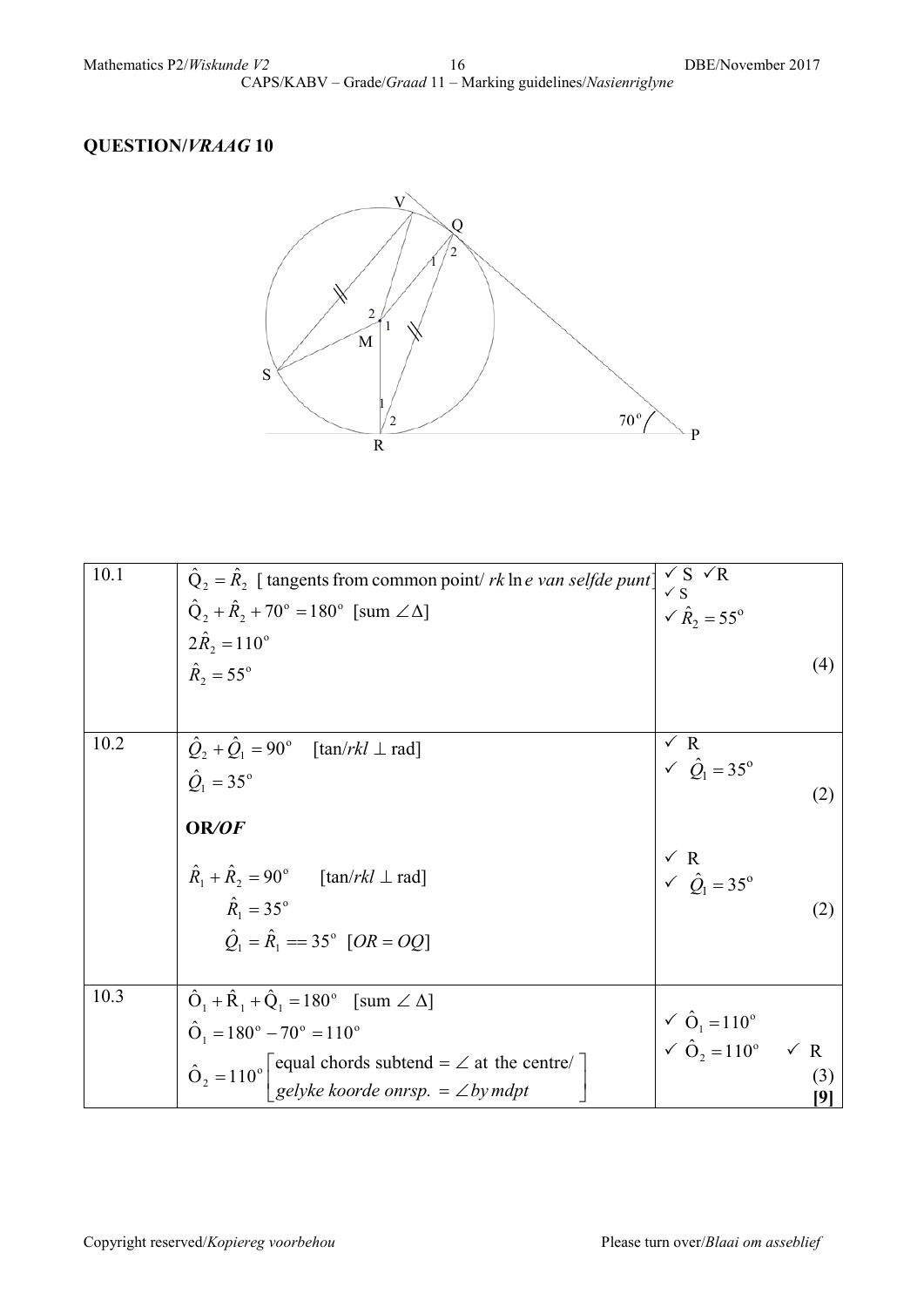

| 11.1                        | $B_1 = B_2 = x$ [BD bisect/halveer $\angle$ ABC]                                                                     | $\sqrt{S}$     |                       |     |
|-----------------------------|----------------------------------------------------------------------------------------------------------------------|----------------|-----------------------|-----|
| $\angle ABC = 2x$           |                                                                                                                      |                |                       |     |
|                             | $\hat{O}_1 = 2x$ [ $\angle$ at centre = 2 times $\angle$ at circumference/]                                          | $\checkmark$ S | $\checkmark$ R        |     |
|                             | $\lceil$ midpts $\angle = 2 \times$ omtreks $\angle$                                                                 | $\times R$     |                       |     |
|                             | $\therefore BC \mid \text{OD} \quad \text{[corresponding} \angle \text{ are equal/}ooreenk. \angle \text{ is gelyk}$ |                |                       | (4) |
| OR/OF                       |                                                                                                                      |                |                       |     |
|                             | $\hat{B}_1 = \hat{B}_2 = x$ [BD bisect/halveer $\angle$ ABC]                                                         | $\checkmark$ S |                       |     |
|                             | $\hat{D}_1 = x$ [angle opp = sides/ $\angle e$ to gelyke sye]                                                        | $\sqrt{R}$     | $\sqrt{S}$ $\sqrt{R}$ |     |
| $\hat{D}_1 = \hat{B}_2 = x$ |                                                                                                                      |                |                       | (4) |
|                             | $\therefore BC \mid \mid OD$ [alternate angles are equal/verw $\angle e$ gelyk]                                      |                |                       |     |
| OR/OF                       |                                                                                                                      | $\sqrt{S}$     |                       |     |
|                             | $\hat{B}_1 = \hat{B}_2 = x$ [BD bisect/halveer $\angle$ ABC]                                                         |                |                       |     |
| $\angle ABC = 2x$           |                                                                                                                      | $\sqrt{S}$     | $\sqrt{R}$            |     |
|                             | $\ddot{O}_1 = 2x$ [angle at centre = 2 times angle at circumference]                                                 |                |                       |     |
|                             | $\lceil$ midpts $\angle = 2 \times$ omtreks $\angle$                                                                 |                |                       |     |
|                             | $\hat{O}_2$ =180° – 2x [ $\angle$ on a straight line/ $\angle$ op reguit lyn ]                                       | $\times R$     |                       |     |
|                             | $\hat{O}_2 + \hat{ABC} = 180^\circ - 2x + 2x = 180^\circ$                                                            |                |                       | (4) |
|                             | $\therefore BC \mid \text{OD} \mid \text{co-int angles are supply}$ <i>ko-binne</i> $\angle$ <i>is suppl</i>         |                |                       |     |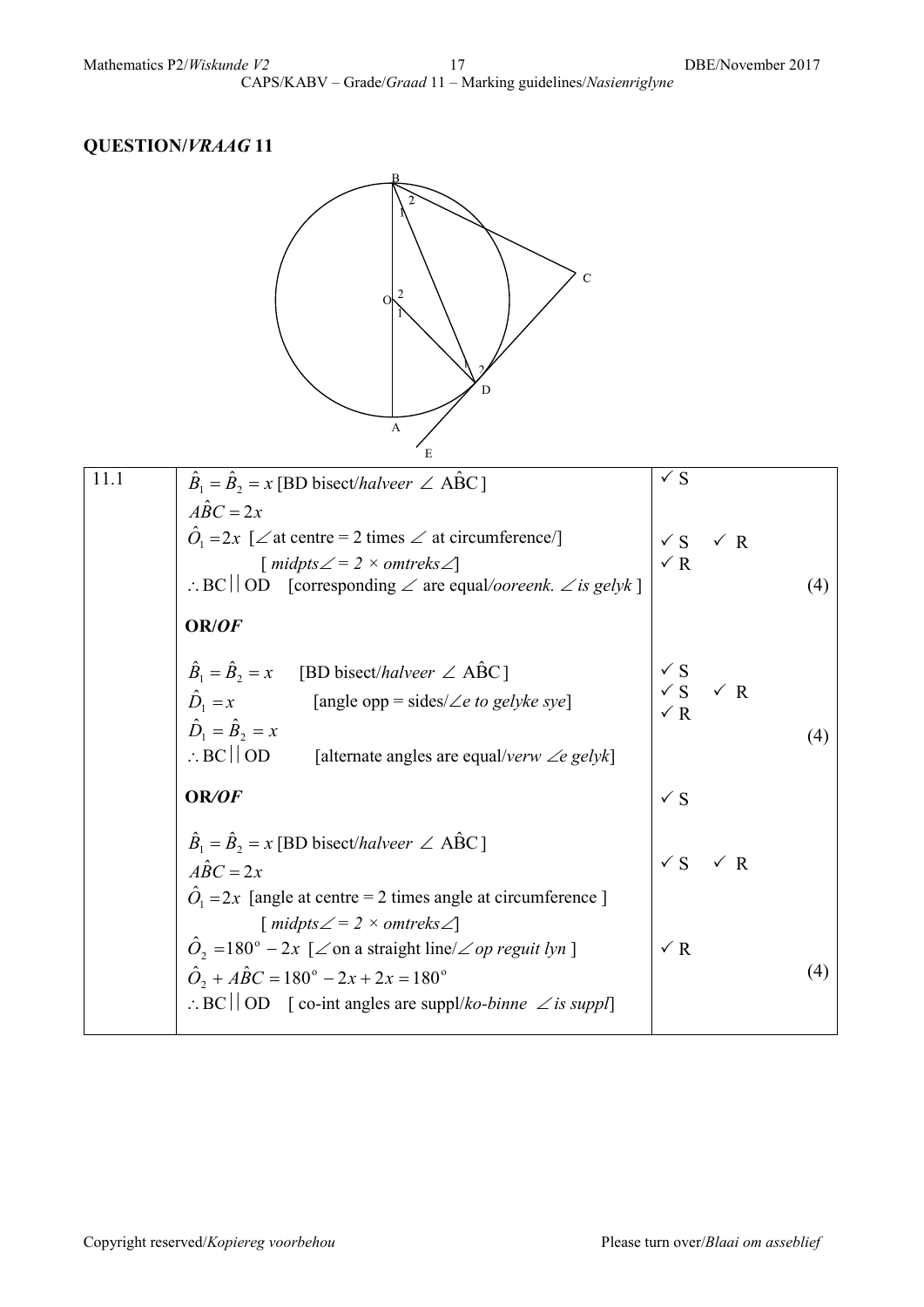| 11.2 | $\overline{ODC} = 90^{\circ}$ [tan/rkl $\perp$ rad]<br>$\hat{C} = 90^{\circ}$ [co – int / ko-binne $\angle$ 's OD   BC]                                                                       | $\sqrt{S/R}$<br>$\sqrt{S}$ $\sqrt{R}$<br>(3)                                                                                                 |
|------|-----------------------------------------------------------------------------------------------------------------------------------------------------------------------------------------------|----------------------------------------------------------------------------------------------------------------------------------------------|
|      | OR/OF<br>$\hat{D}_1 = x$<br>$\hat{D}_2 = 90^\circ - x$ [tan/rkl $\perp$ rad ]<br>$\hat{C} = 180^\circ - (90^\circ - x) - x$ [int $\angle$ 's of /van $\triangle$ ]<br>$= 90^{\circ}$<br>OR/OF | $\sqrt{S/R}$<br>$\sqrt{S}$ $\sqrt{R}$<br>(3)<br>$\begin{array}{c}\n\checkmark\ S/R \\ \checkmark\ S\n\end{array}\n\quad\checkmark\ R$<br>(3) |
|      | $E\hat{D}C = 90^{\circ}$ [tan/rkl $\perp$ rad]<br>$\hat{C} = 90^{\circ}$ [corresp. / ooreenk. $\angle$ 's OD   BC]                                                                            |                                                                                                                                              |